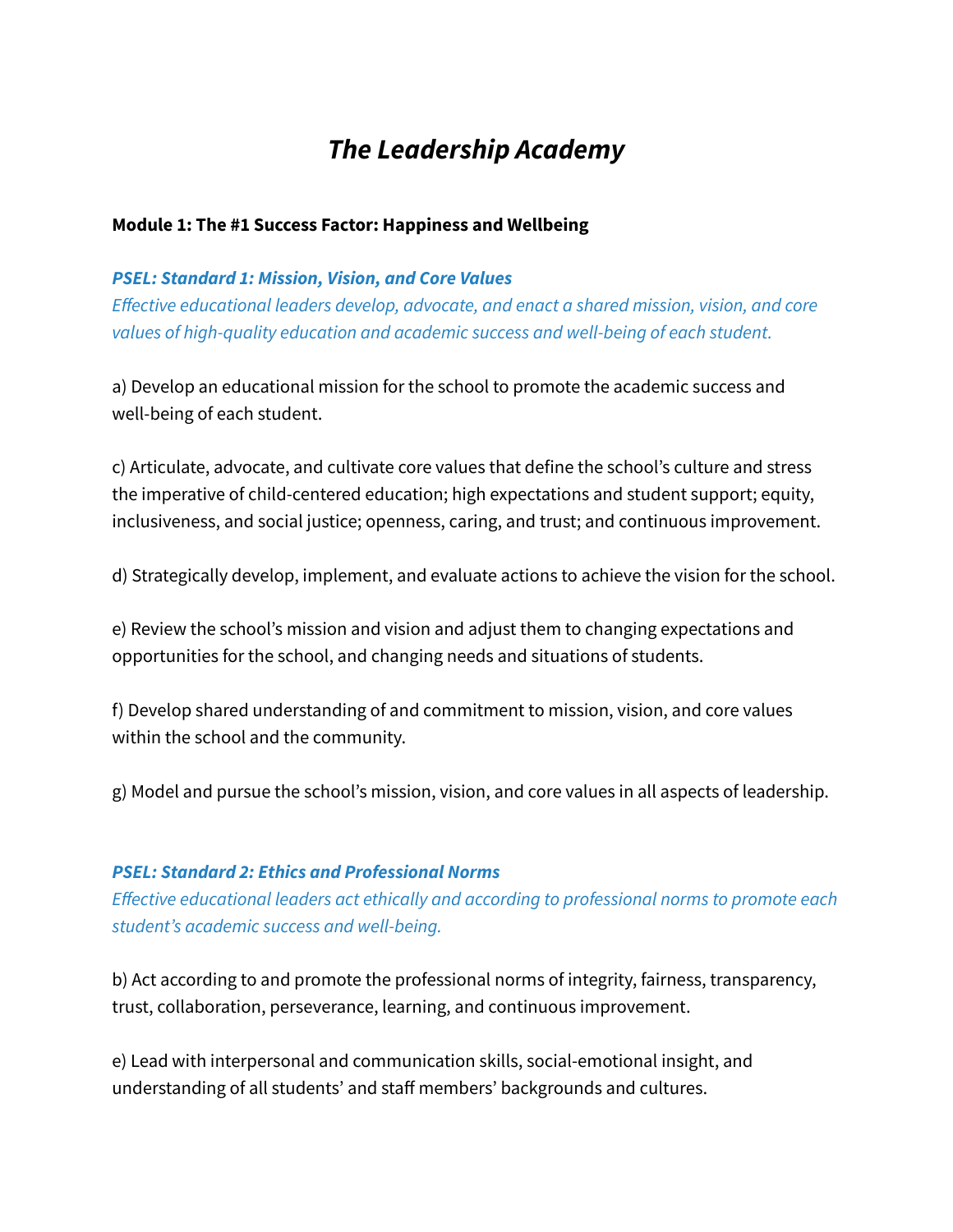#### *PSEL: Standard 6: Professional Capacity of School Personnel*

*Effective educational leaders develop the professional capacity and practice of school personnel to promote each student's academic success and well-being.*

c) Develop teachers' and staff members' professional knowledge, skills, and practice through differentiated opportunities for learning and growth, guided by understanding of professional and adult learning and development.

f) Empower and motivate teachers and staff to the highest levels of professional practice and to continuous learning and improvement.

g) Develop the capacity, opportunities, and support for teacher leadership and leadership from other members of the school community.

h) Promote the personal and professional health, well-being, and work-life balance of faculty and staff.

i) Tend to their own learning and effectiveness through reflection, study, and improvement, maintaining a healthy work-life balance.

*PSEL: Standard 7: Professional Community for Teachers and Staff Effective educational leaders foster a professional community of teachers and other professional staff to promote each student's academic success and well-being.*

e) Develop and support open, productive, caring, and trusting working relationships among leaders, faculty, and staff to promote professional capacity and the improvement of practice.

#### *PSEL: Standard 9: Operations and Management*

*Effective educational leaders manage school operations and resources to promote each student's academic success and well-being.*

a) Institute, manage, and monitor operations and administrative systems that promote the mission and vision of the school.

#### *PSEL: Standard 10: School Improvement*

*Effective educational leaders act as agents of continuous improvement to promote each student's academic success and well-being.*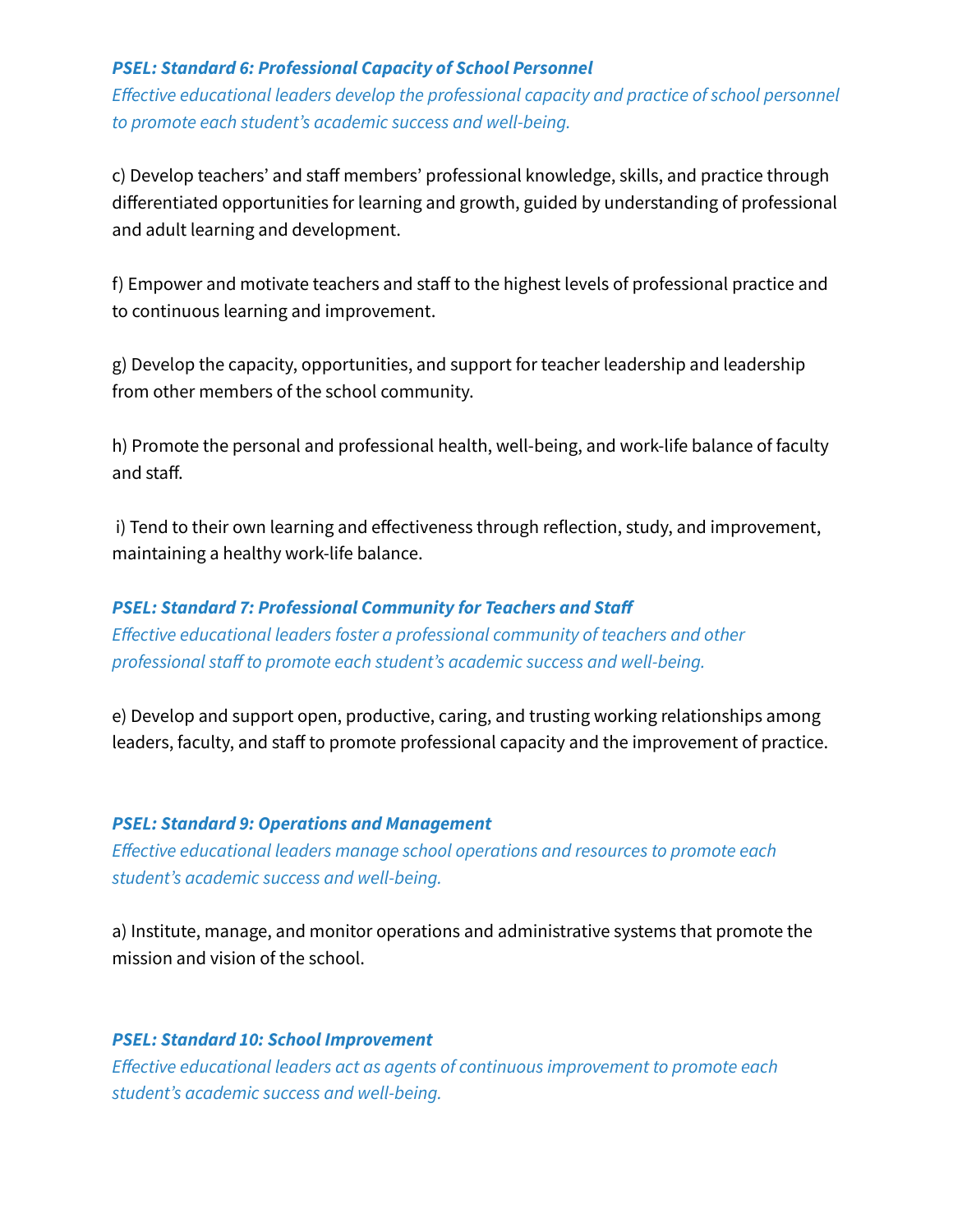a) Seek to make school more effective for each student, teachers and staff, families, and the community.

b) Use methods of continuous improvement to achieve the vision, fulfill the mission, and promote the core values of the school.

- Rethink The Formula for Success
	- How Happiness Creates a Competitive Edge
	- Understand the Foundations for Positive Psychology
	- The Research that links Happiness to Productivity
- Happiness Fuels Success
	- Employees are 10 x more engaged
	- Employees are 31% more productive
	- Employees are 3 x more creative and able to problem solve
	- Employees are 23% less stressed
- Streamline productivity with the minimum effective dosage
- Incorporate Happiness Habit #1: Random Acts of Kindness

## **Module 2: Creating School Culture & Climate**

## *PSEL: Standard 1: Mission, Vision, and Core Values*

*Effective educational leaders develop, advocate, and enact a shared mission, vision, and core values of high-quality education and academic success and well-being of each student.*

a) Develop an educational mission for the school to promote the academic success and well-being of each student.

b) In collaboration with members of the school and the community and using relevant data, develop and promote a vision for the school on the successful learning and development of each child and on instructional and organizational practices that promote such success.

c) Articulate, advocate, and cultivate core values that define the school's culture and stress the imperative of child-centered education; high expectations and student support; equity, inclusiveness, and social justice; openness, caring, and trust; and continuous improvement.

d) Strategically develop, implement, and evaluate actions to achieve the vision for the school.

e) Review the school's mission and vision and adjust them to changing expectations and opportunities for the school, and changing needs and situations of students.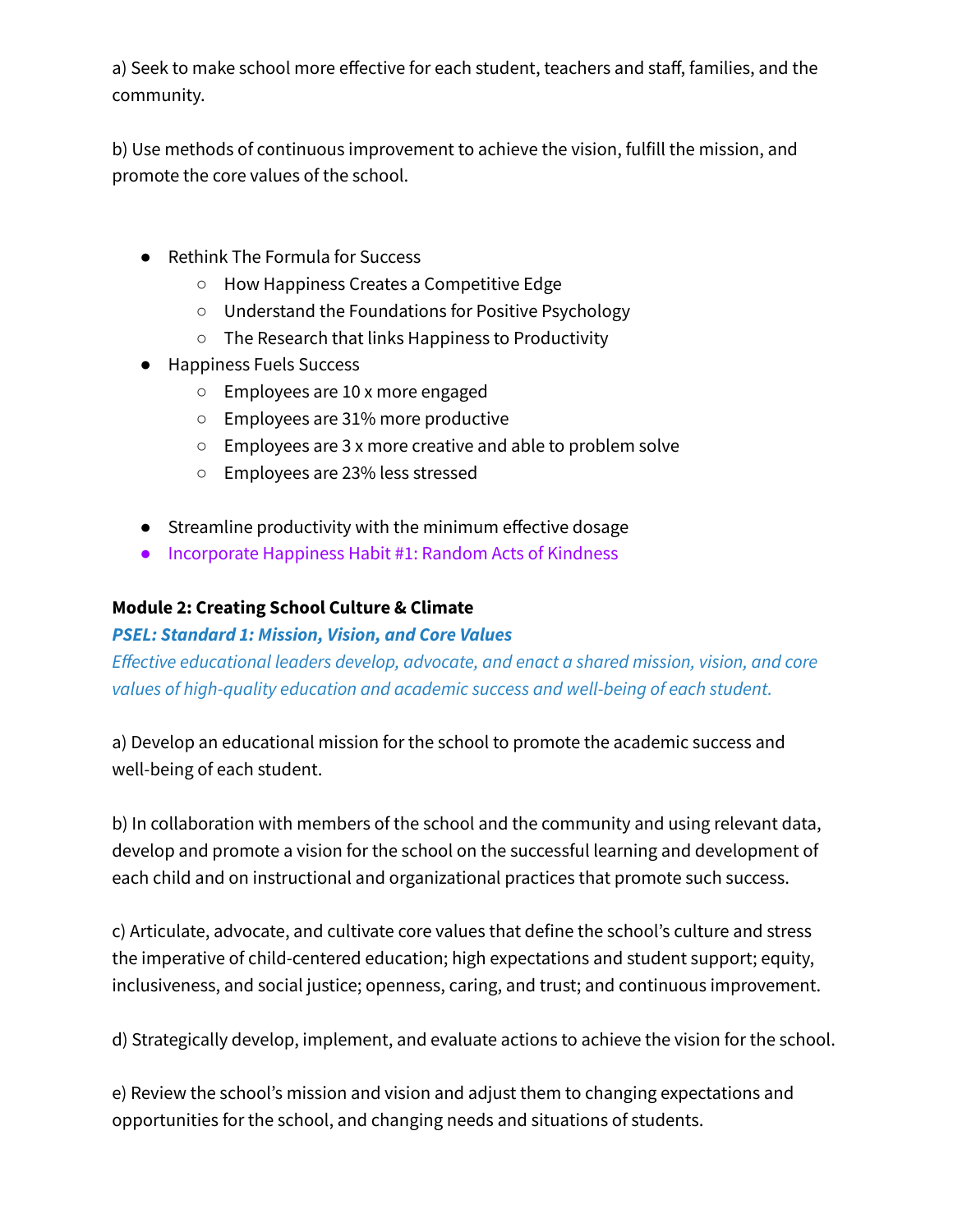f) Develop shared understanding of and commitment to mission, vision, and core values within the school and the community.

g) Model and pursue the school's mission, vision, and core values in all aspects of leadership.

#### *PSEL: Standard 2: Ethics and Professional Norms*

*Effective educational leaders act ethically and according to professional norms to promote each student's academic success and well-being.*

c) Place children at the center of education and accept responsibility for each student's academic success and well-being.

e) Lead with interpersonal and communication skills, social-emotional insight, and understanding of all students' and staff members' backgrounds and cultures.

f) Provide moral direction for the school and promote ethical and professional behavior among faculty and staff.

#### *PSEL: Standard 3: Equity and Cultural Responsiveness*

*Effective educational leaders strive for equity of educational opportunity and culturally responsive practices to promote each student's academic success and wellbeing.*

a) Ensure that each student is treated fairly, respectfully, and with an understanding of each student's culture and context.

b) Recognize, respect, and employ each student's strengths, diversity, and culture as assets for teaching and learning.

## *PSEL: Standard 5: Community of Care and Support for Students*

*Effective educational leaders cultivate an inclusive, caring, and supportive school community that promotes the academic success and well-being of each student.*

a) Build and maintain a safe, caring, and healthy school environment that meets the academic, social, emotional, and physical needs of each student.

b) Create and sustain a school environment in which each student is known, accepted and valued, trusted and respected, cared for, and encouraged to be an active and responsible member of the school community.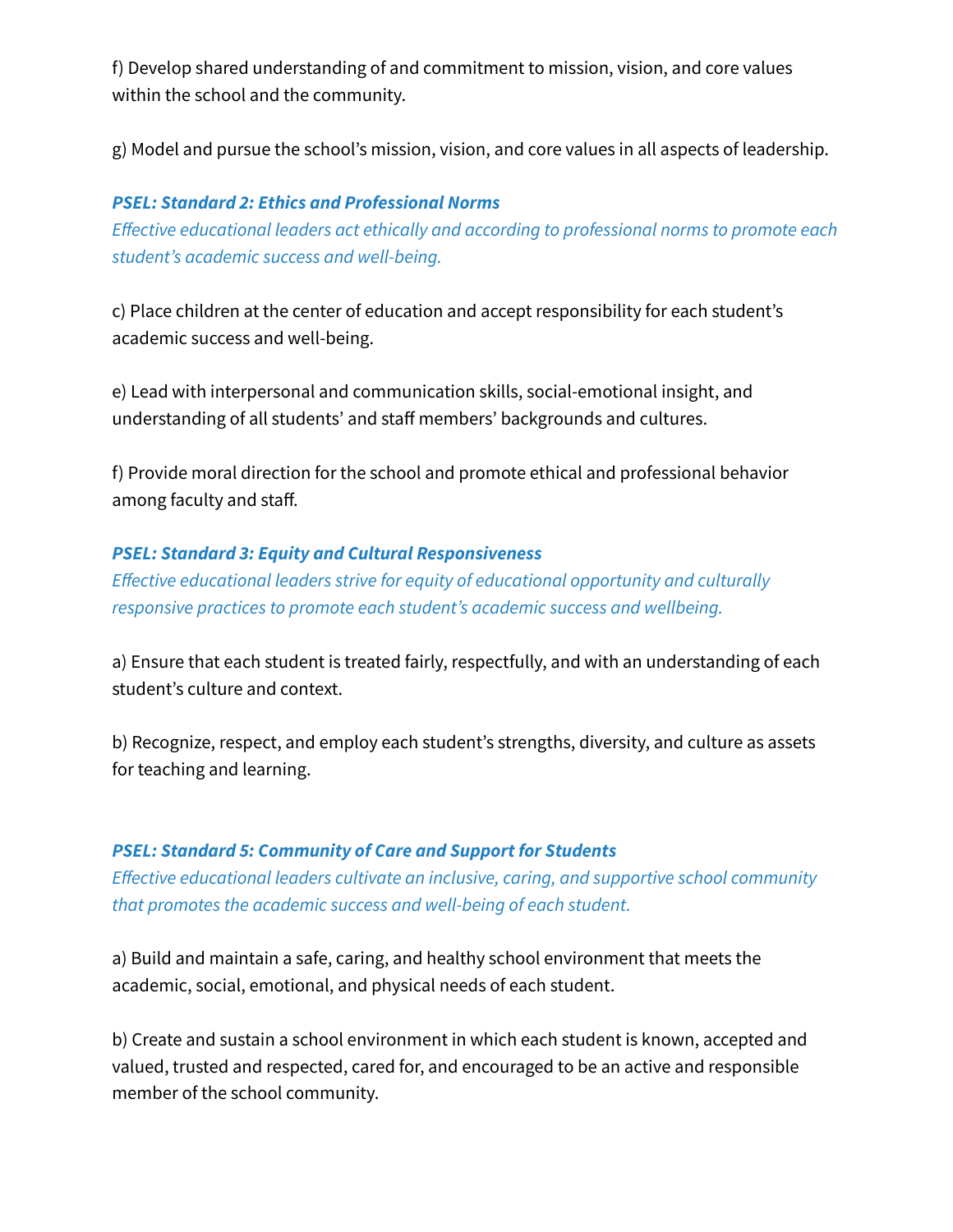d) Promote adult-student, student-peer, and school-community relationships that value and support academic learning and positive social and emotional development.

f) Infuse the school's learning environment with the cultures and languages of the school's community

#### *PSEL: Standard 6: Professional Capacity of School Personnel*

*Effective educational leaders develop the professional capacity and practice of school personnel to promote each student's academic success and wellbeing.*

h) Promote the personal and professional health, well-being, and work-life balance of faculty and staff.

#### *PSEL: Standard 7: Professional Community for Teachers and Staff*

*Effective educational leaders foster a professional community of teachers and other professional staff to promote each student's academic success and well-being.*

a) Develop workplace conditions for teachers and other professional staff that promote effective professional development, practice, and student learning.

b) Empower and entrust teachers and staff with collective responsibility for meeting the academic, social, emotional, and physical needs of each student, pursuant to the mission, vision, and core values of the school.

c) Establish and sustain a professional culture of engagement and commitment to shared vision, goals, and objectives pertaining to the education of the whole child; high expectations for professional work; ethical and equitable practice; trust and open communication; collaboration, collective efficacy, and continuous individual and organizational learning and improvement.

e) Develop and support open, productive, caring, and trusting working relationships among leaders, faculty, and staff to promote professional capacity and the improvement of practice.

## *PSEL: Standard 8: Meaningful Engagement of Families and Community*

*Effective educational leaders engage families and the community in meaningful, reciprocal, and mutually beneficial ways to promote each student's academic success and well-being.*

b) Create and sustain positive, collaborative, and productive relationships with families and the community for the benefit of students.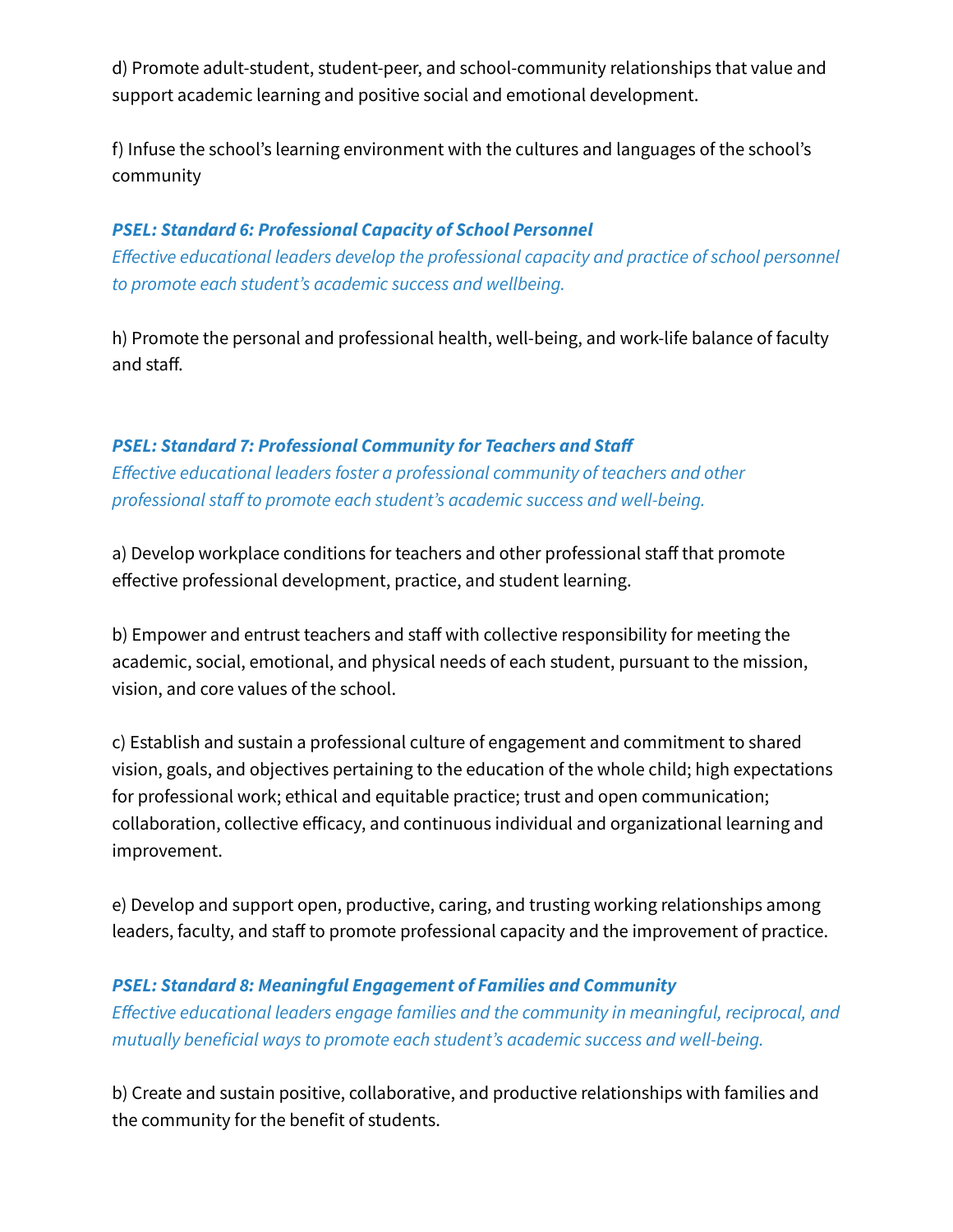#### *PSEL: Standard 9: Operations and Management*

*Effective educational leaders manage school operations and resources to promote each student's academic success and well-being.*

a) Institute, manage, and monitor operations and administrative systems that promote the mission and vision of the school.

#### *PSEL: Standard 10: School Improvement*

*Effective educational leaders act as agents of continuous improvement to promote each student's academic success and well-being.*

a) Seek to make school more effective for each student, teachers and staff, families, and the community.

b) Use methods of continuous improvement to achieve the vision, fulfill the mission, and promote the core values of the school.

- Understand school culture and climate
	- Culture: What do you respect and value and the expected behaviors that impact how the school operates.
	- Climate: The emotions and how you feel in the school?
- Learn the difference between behavior culture and scheduled culture
- Develop a shared mission and clear vision for improvement and learning
	- Define mission, values, expected behaviors that impact how the school operates
	- Begin with your WHY
	- Understand the Golden Circle and how great leaders inspire and don't manipulate
	- Finding your North Star in touch times
- Create collaboration with honest, trusting conversations.

#### **Module 3: Master Your Mindset & Change Your Performance**

#### *PSEL: Standard 1: Mission, Vision, and Core Values*

*Effective educational leaders develop, advocate, and enact a shared mission, vision, and core values of high-quality education and academic success and well-being of each student.*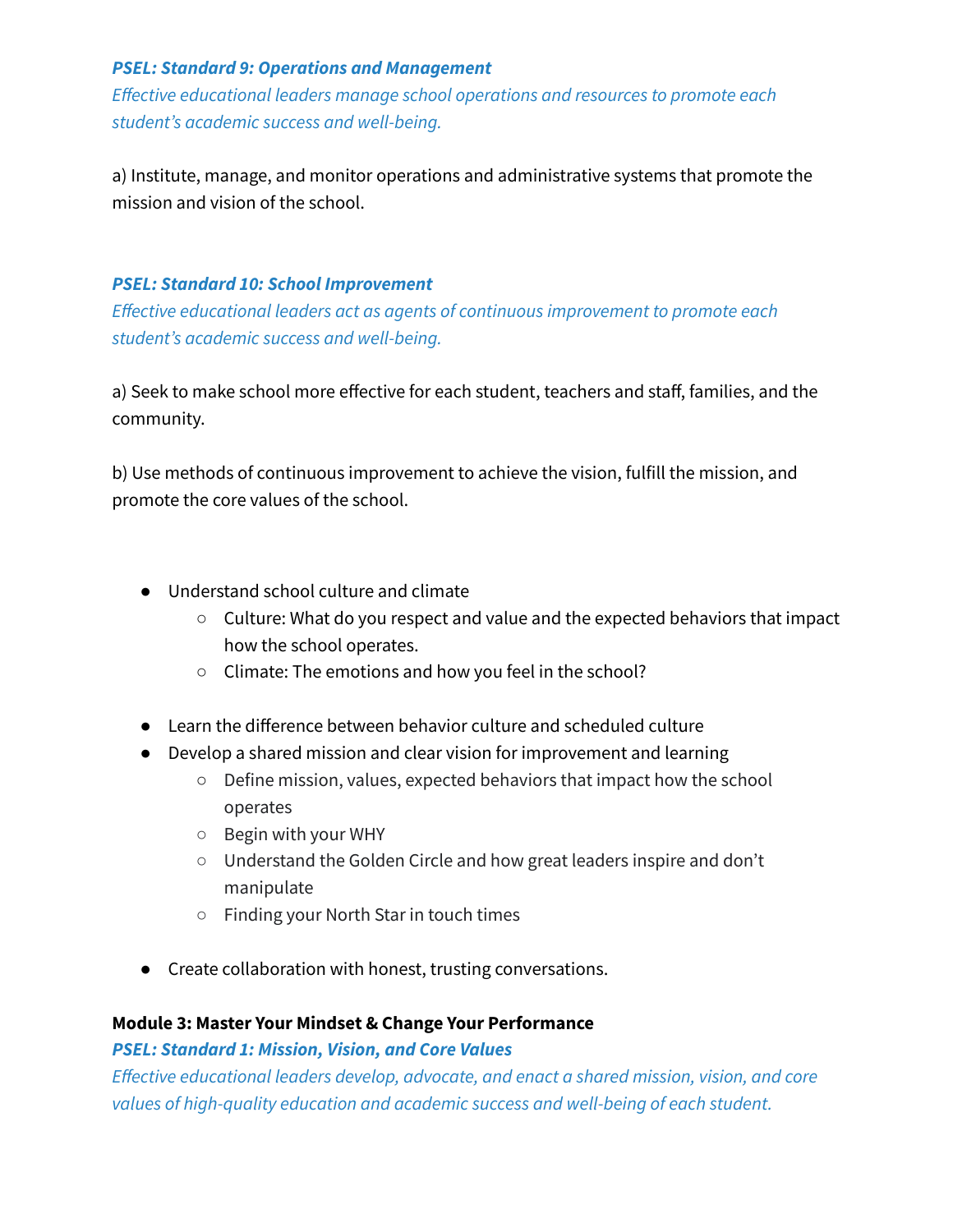b) In collaboration with members of the school and the community and using relevant data, develop and promote a vision for the school on the successful learning and development of each child and on instructional and organizational practices that promote such success.

c) Articulate, advocate, and cultivate core values that define the school's culture and stress the imperative of child-centered education; high expectations and student support; equity, inclusiveness, and social justice; openness, caring, and trust; and continuous improvement.

#### *PSEL: Standard 2: Ethics and Professional Norms*

*Effective educational leaders act ethically and according to professional norms to promote each student's academic success and well-being.*

b) Act according to and promote the professional norms of integrity, fairness, transparency, trust, collaboration, perseverance, learning, and continuous improvement.

c) Place children at the center of education and accept responsibility for each student's academic success and well-being.

e) Lead with interpersonal and communication skills, social-emotional insight, and understanding of all students' and staff members' backgrounds and cultures.

## *PSEL: Standard 3: Equity and Cultural Responsiveness*

*Effective educational leaders strive for equity of educational opportunity and culturally responsive practices to promote each student's academic success and wellbeing.*

a) Ensure that each student is treated fairly, respectfully, and with an understanding of each student's culture and context.

b) Recognize, respect, and employ each student's strengths, diversity, and culture as assets for teaching and learning.

c) Ensure that each student has equitable access to effective teachers, learning opportunities, academic and social support, and other resources necessary for success.

## *PSEL: Standard 4: Curriculum, Instruction, and Assessment*

*Effective educational leaders develop and support intellectually rigorous and coherent systems of curriculum, instruction, and assessment to promote each student's academic success and well-being.*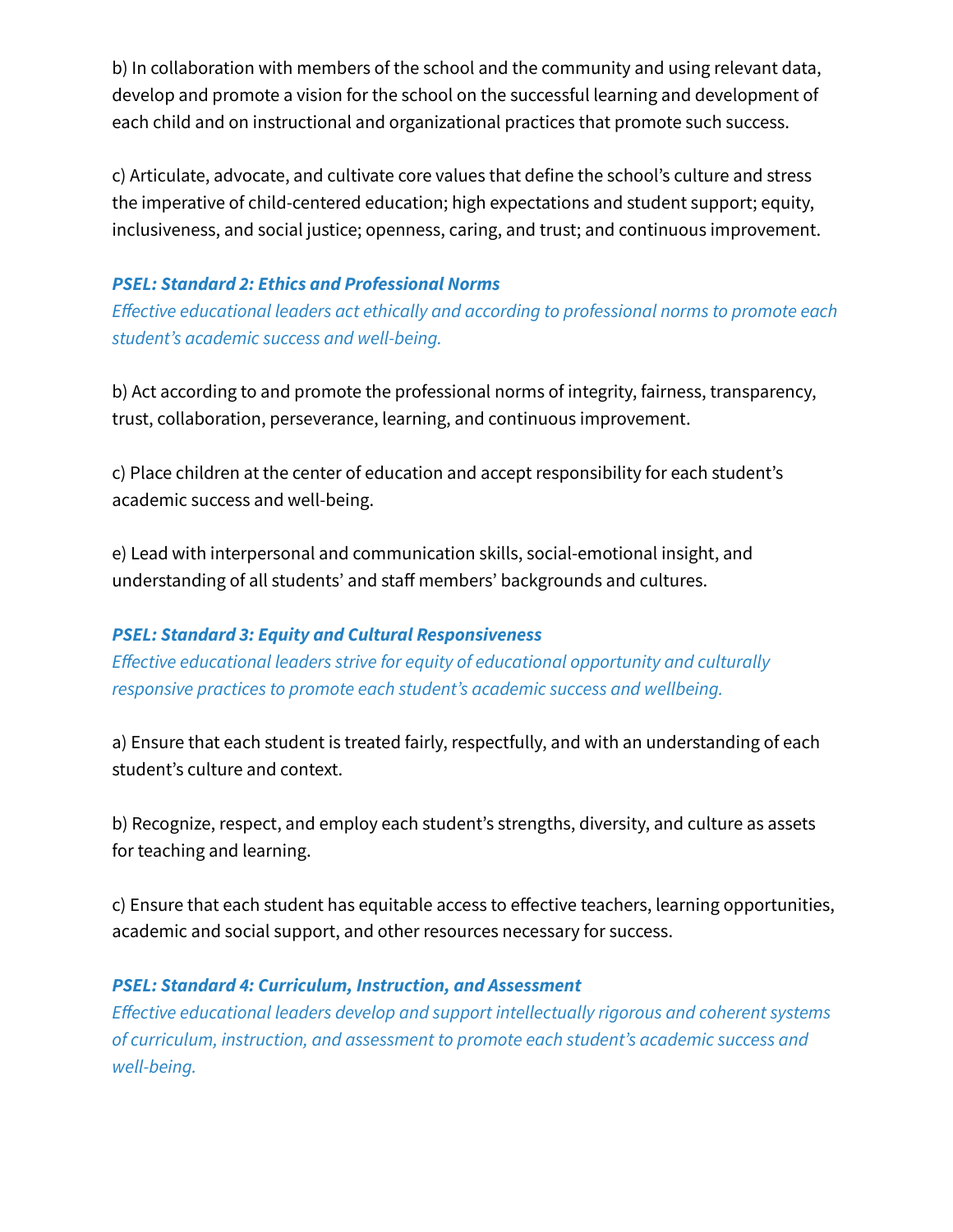d) Ensure instructional practice that is intellectually challenging, authentic to student experiences, recognizes student strengths, and is differentiated and personalized.

## *PSEL: Standard 5: Community of Care and Support for Students*

*Effective educational leaders cultivate an inclusive, caring, and supportive school community that promotes the academic success and well-being of each student.*

a) Build and maintain a safe, caring, and healthy school environment that meets the academic, social, emotional, and physical needs of each student.

b) Create and sustain a school environment in which each student is known, accepted and valued, trusted and respected, cared for, and encouraged to be an active and responsible member of the school community.

d) Promote adult-student, student-peer, and school-community relationships that value and support academic learning and positive social and emotional development.

## *PSEL: Standard 6: Professional Capacity of School Personnel*

*Effective educational leaders develop the professional capacity and practice of school personnel to promote each student's academic success and wellbeing.*

c) Develop teachers' and staff members' professional knowledge, skills, and practice through differentiated opportunities for learning and growth, guided by understanding of professional and adult learning and development.

e) Deliver actionable feedback about instruction and other professional practice through valid, research-anchored systems of supervision and evaluation to support the development of teachers' and staff members' knowledge, skills, and practice.

f) Empower and motivate teachers and staff to the highest levels of professional practice and to continuous learning and improvement.

i) Tend to their own learning and effectiveness through reflection, study, and improvement, maintaining a healthy work-life balance.

## *PSEL: Standard 7: Professional Community for Teachers and Staff*

*Effective educational leaders foster a professional community of teachers and other professional staff to promote each student's academic success and well-being.*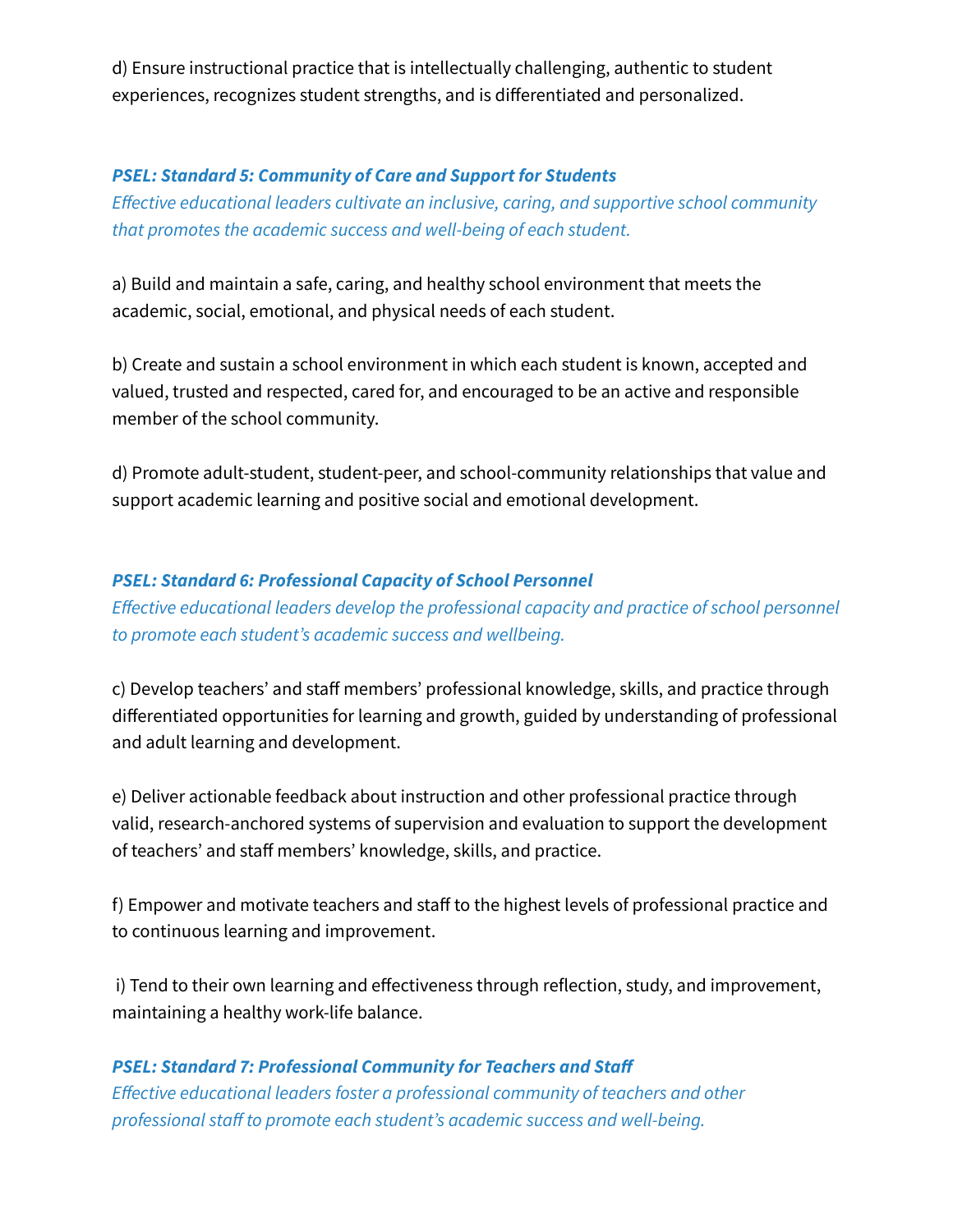a) Develop workplace conditions for teachers and other professional staff that promote effective professional development, practice, and student learning.

c) Establish and sustain a professional culture of engagement and commitment to shared vision, goals, and objectives pertaining to the education of the whole child; high expectations for professional work; ethical and equitable practice; trust and open communication; collaboration, collective efficacy, and continuous individual and organizational learning and improvement.

e) Develop and support open, productive, caring, and trusting working relationships among leaders, faculty, and staff to promote professional capacity and the improvement of practice.

f) Design and implement job-embedded and other opportunities for professional learning collaboratively with faculty and staff.

g) Provide opportunities for collaborative examination of practice, collegial feedback, and collective learning.

## *PSEL: Standard 10: School Improvement*

*Effective educational leaders act as agents of continuous improvement to promote each student's academic success and well-being.*

a) Seek to make school more effective for each student, teachers and staff, families, and the community.

b) Use methods of continuous improvement to achieve the vision, fulfill the mission, and promote the core values of the school.

c) Prepare the school and the community for improvement, promoting readiness, an imperative for improvement, instilling mutual commitment and accountability, and developing the knowledge, skills, and motivation to succeed in improvement.

f) Assess and develop the capacity of staff to assess the value and applicability of emerging educational trends and the findings of research for the school and its improvement.

- Evaluating Fixed Mindsets in Employees and Students
- Embracing a Growth Mindset in Employees and Students
- The Power of Beliefs and How They Shape Our Reality
- Rewiring the Brain Through the Power of Thoughts
- Growth Mindset Strategies for Success
- Effective feedback and praise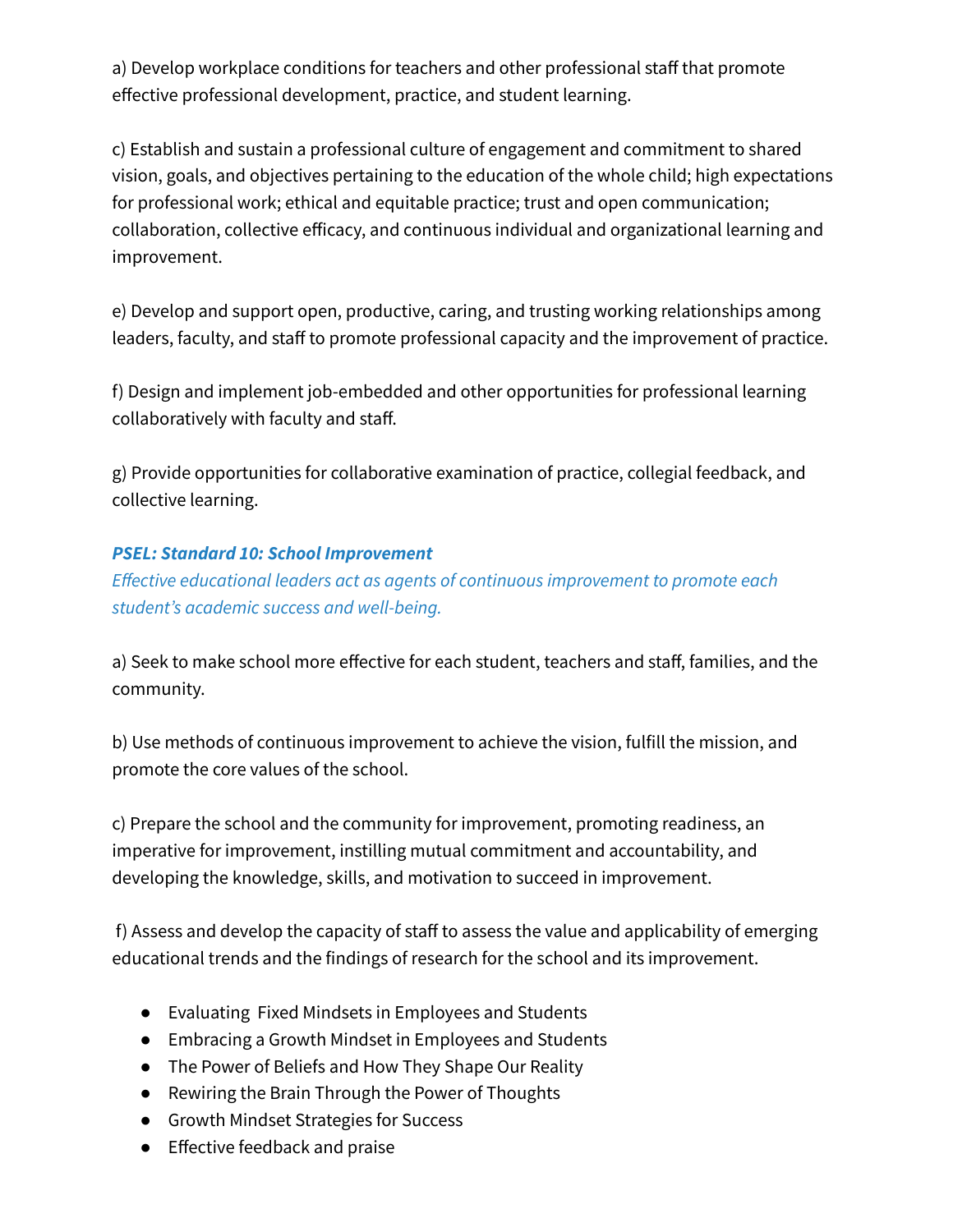## **Module 4: Increase positivity and successful outcomes Positive Brains and How to Overcome Negativity**

## *PSEL: Standard 1: Mission, Vision, and Core Values*

*Effective educational leaders develop, advocate, and enact a shared mission, vision, and core values of high-quality education and academic success and well-being of each student.*

b) In collaboration with members of the school and the community and using relevant data, develop and promote a vision for the school on the successful learning and development of each child and on instructional and organizational practices that promote such success.

e) Review the school's mission and vision and adjust them to changing expectations and opportunities for the school, and changing needs and situations of students.

f) Develop shared understanding of and commitment to mission, vision, and core values within the school and the community.

g) Model and pursue the school's mission, vision, and core values in all aspects of leadership.

*PSEL: Standard 6: Professional Capacity of School Personnel Effective educational leaders develop the professional capacity and practice of school personnel to promote each student's academic success and wellbeing.*

a) Recruit, hire, support, develop, and retain effective and caring teachers and other professional staff and form them into an educationally effective faculty.

f) Empower and motivate teachers and staff to the highest levels of professional practice and to continuous learning and improvement.

h) Promote the personal and professional health, well-being, and work-life balance of faculty and staff.

i) Tend to their own learning and effectiveness through reflection, study, and improvement, maintaining a healthy work-life balance.

#### *PSEL: Standard 10: School Improvement*

*Effective educational leaders act as agents of continuous improvement to promote each student's academic success and well-being.*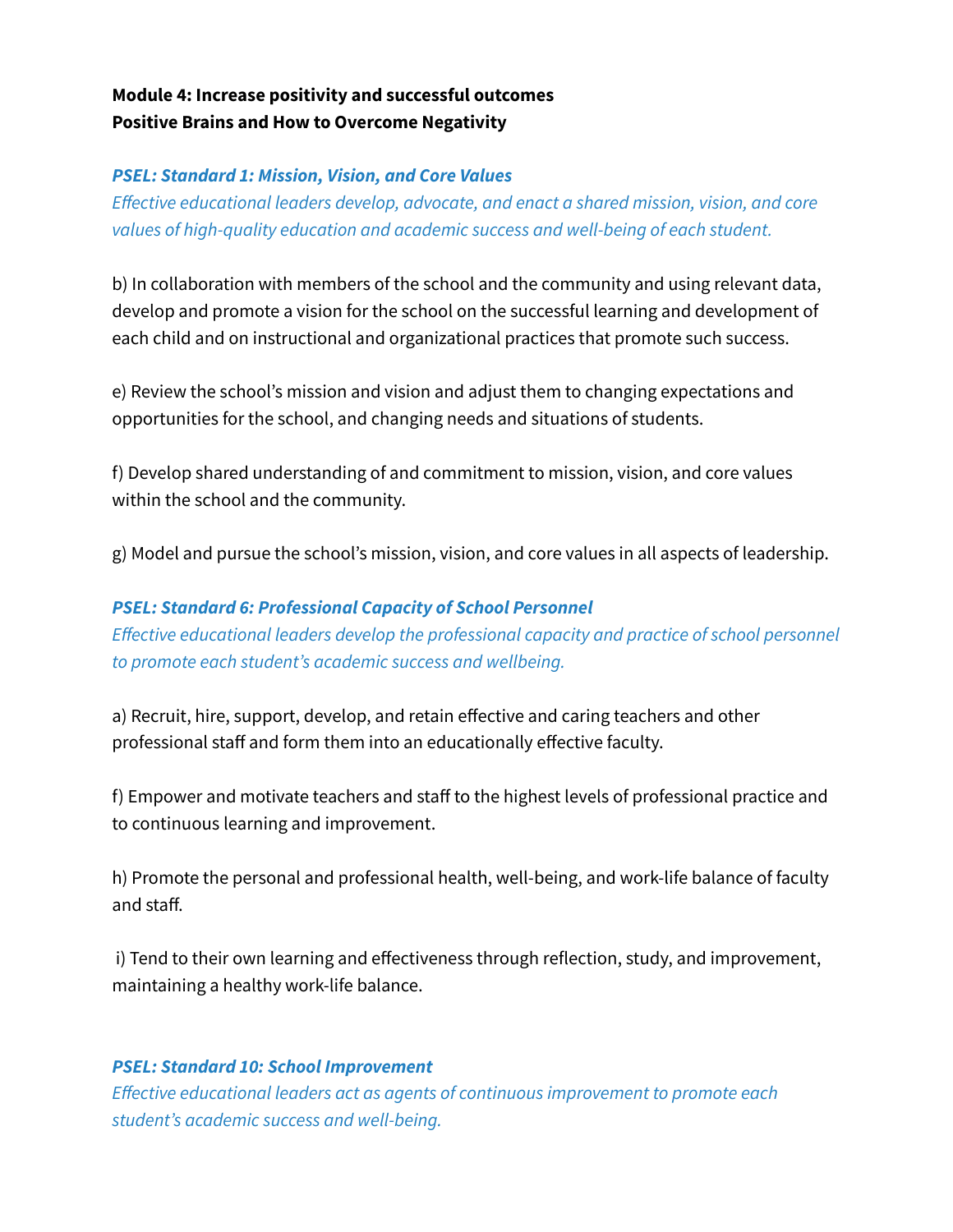c) Prepare the school and the community for improvement, promoting readiness, an imperative for improvement, instilling mutual commitment and accountability, and developing the knowledge, skills, and motivation to succeed in improvement.

- Build positive cultures infused with possibility
- Change your thoughts and beliefs to create new outcomes
- Understand how to Shift Cognitive Patterns for Success
- How to deal with difficult employees and negative thought patterns
	- Social, emotional, and intellectual safety
- Happiness Habit 2: The Happiness Habit of Gratitude
- ●

## **Module 5: Social Support Systems Are Your Biggest Assets**

## *PSEL: Standard 1: Mission, Vision, and Core Values*

*Effective educational leaders develop, advocate, and enact a shared mission, vision, and core values of high-quality education and academic success and well-being of each student.*

c) Articulate, advocate, and cultivate core values that define the school's culture and stress the imperative of child-centered education; high expectations and student support; equity, inclusiveness, and social justice; openness, caring, and trust; and continuous improvement.

d) Strategically develop, implement, and evaluate actions to achieve the vision for the school.

e) Review the school's mission and vision and adjust them to changing expectations and opportunities for the school, and changing needs and situations of students.

f) Develop shared understanding of and commitment to mission, vision, and core values within the school and the community.

g) Model and pursue the school's mission, vision, and core values in all aspects of leadership.

## *PSEL: Standard 5: Community of Care and Support for Students*

*Effective educational leaders cultivate an inclusive, caring, and supportive school community that promotes the academic success and well-being of each student.*

a) Build and maintain a safe, caring, and healthy school environment that meets the academic, social, emotional, and physical needs of each student.

b) Create and sustain a school environment in which each student is known, accepted and valued, trusted and respected, cared for, and encouraged to be an active and responsible member of the school community.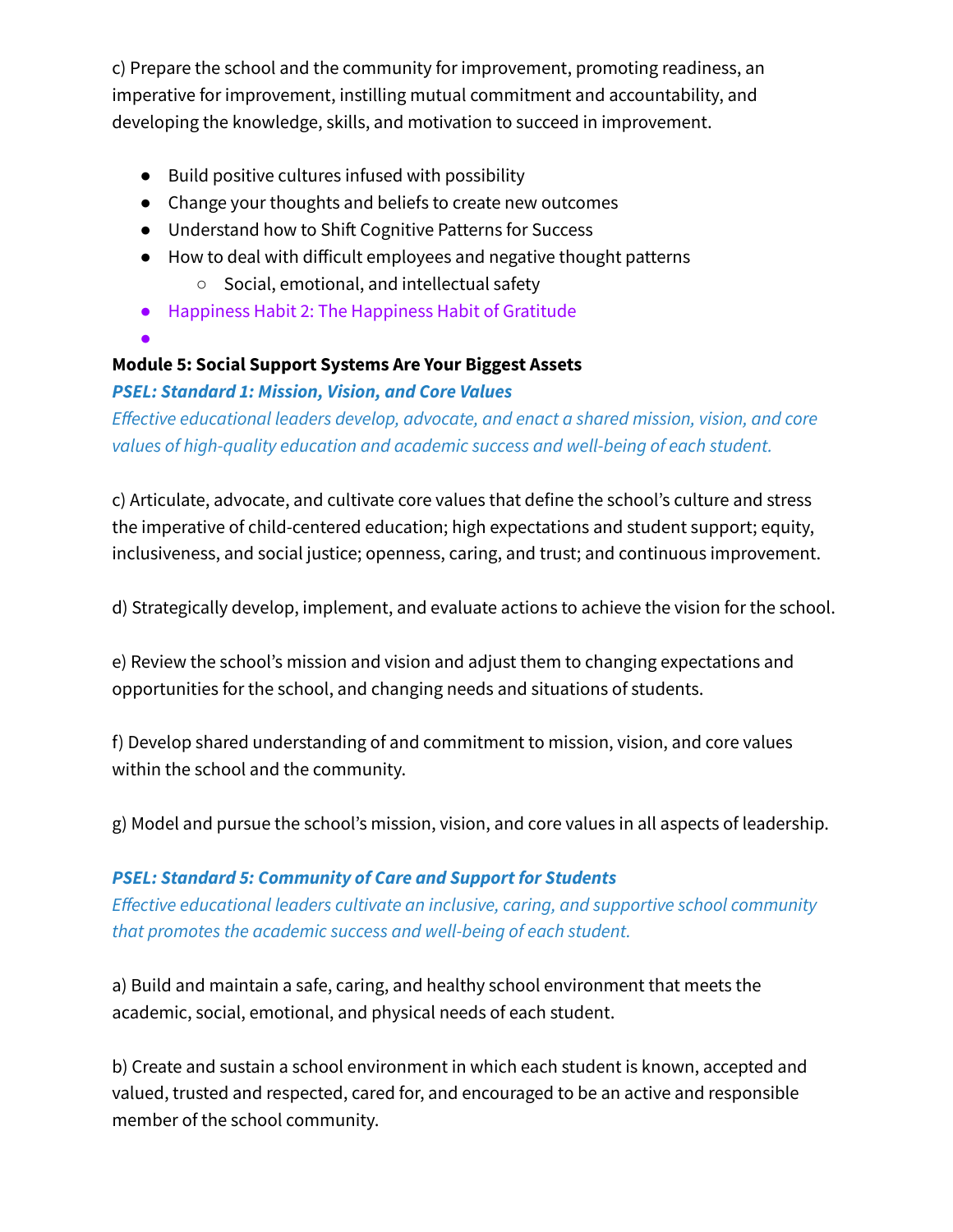c) Provide coherent systems of academic and social supports, services, extracurricular activities, and accommodations to meet the range of learning needs of each student.

d) Promote adult-student, student-peer, and school-community relationships that value and support academic learning and positive social and emotional development.

#### *PSEL: Standard 6: Professional Capacity of School Personnel*

*Effective educational leaders develop the professional capacity and practice of school personnel to promote each student's academic success and wellbeing.*

h) Promote the personal and professional health, well-being, and work-life balance of faculty and staff.

i) Tend to their own learning and effectiveness through reflection, study, and improvement, maintaining a healthy work-life balance.

#### *PSEL: Standard 7: Professional Community for Teachers and Staff*

*Effective educational leaders foster a professional community of teachers and other professional staff to promote each student's academic success and well-being.*

#### *PSEL: Standard 9: Operations and Management*

*Effective educational leaders manage school operations and resources to promote each student's academic success and well-being.*

#### *PSEL: Standard 10: School Improvement*

*Effective educational leaders act as agents of continuous improvement to promote each student's academic success and well-being.*

- Happiness Habit 3: Build Social Support Systems
- Invest in People and Students
- Characteristics of Positive Outliers
- The Value of Positive Interactions Among Employees & Students
- Encourage team members to socialize and interact
- Make employees and students feel loved and cared for
- Build a social invested team
- The importance of play, creativity, and fun

#### **Module 6: Managing Work Stress and Anxiety**

*PSEL: Standard 6: Professional Capacity of School Personnel*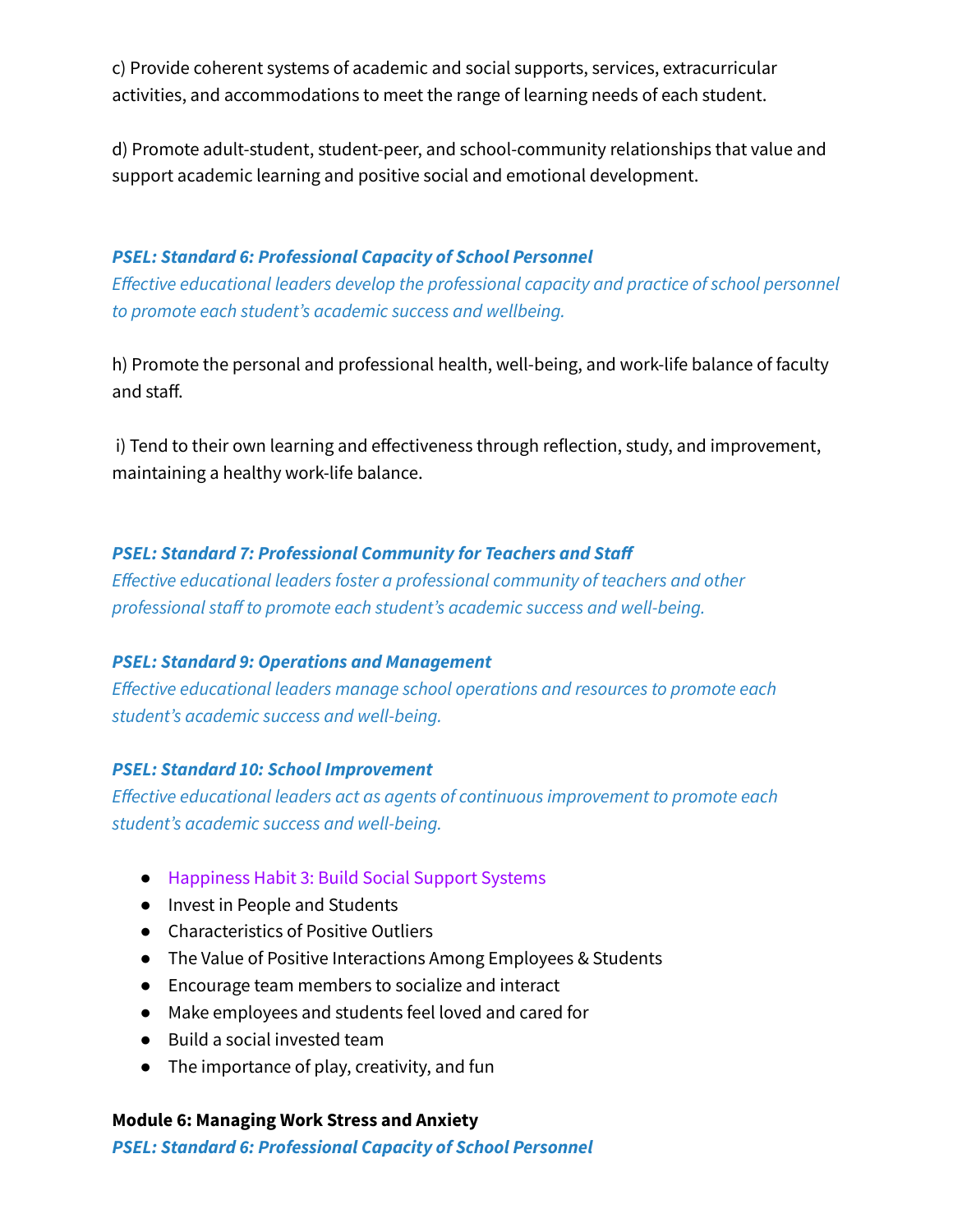*Effective educational leaders develop the professional capacity and practice of school personnel to promote each student's academic success and wellbeing.*

e) Develop and support open, productive, caring, and trusting working relationships among leaders, faculty, and staff to promote professional capacity and the improvement of practice.

f) Design and implement job-embedded and other opportunities for professional learning collaboratively with faculty and staff.

#### *PSEL: Standard 8: Meaningful Engagement of Families and Community*

*Effective educational leaders engage families and the community in meaningful, reciprocal, and mutually beneficial ways to promote each student's academic success and well-being.*

b) Create and sustain positive, collaborative, and productive relationships with families and the community for the benefit of students.

e) Create means for the school community to partner with families to support student learning in and out of school.

#### *PSEL: Standard 10: School Improvement*

*Effective educational leaders act as agents of continuous improvement to promote each student's academic success and well-being.*

a) Seek to make school more effective for each student, teachers and staff, families, and the community.

- Anxiety and Your Brain
- Understanding the Monkey Brain
- The Impact of Trauma on the Brain
- Goals That Move You Forward
- Small Habits That Lead to Big Changes
- Build resilience
- Happiness Habit #4: The Practice of Mindfulness/Meditation

#### **Module 7: High-Performance Habits**

#### *PSEL: Standard 6: Professional Capacity of School Personnel*

*Effective educational leaders develop the professional capacity and practice of school personnel to promote each student's academic success and wellbeing.*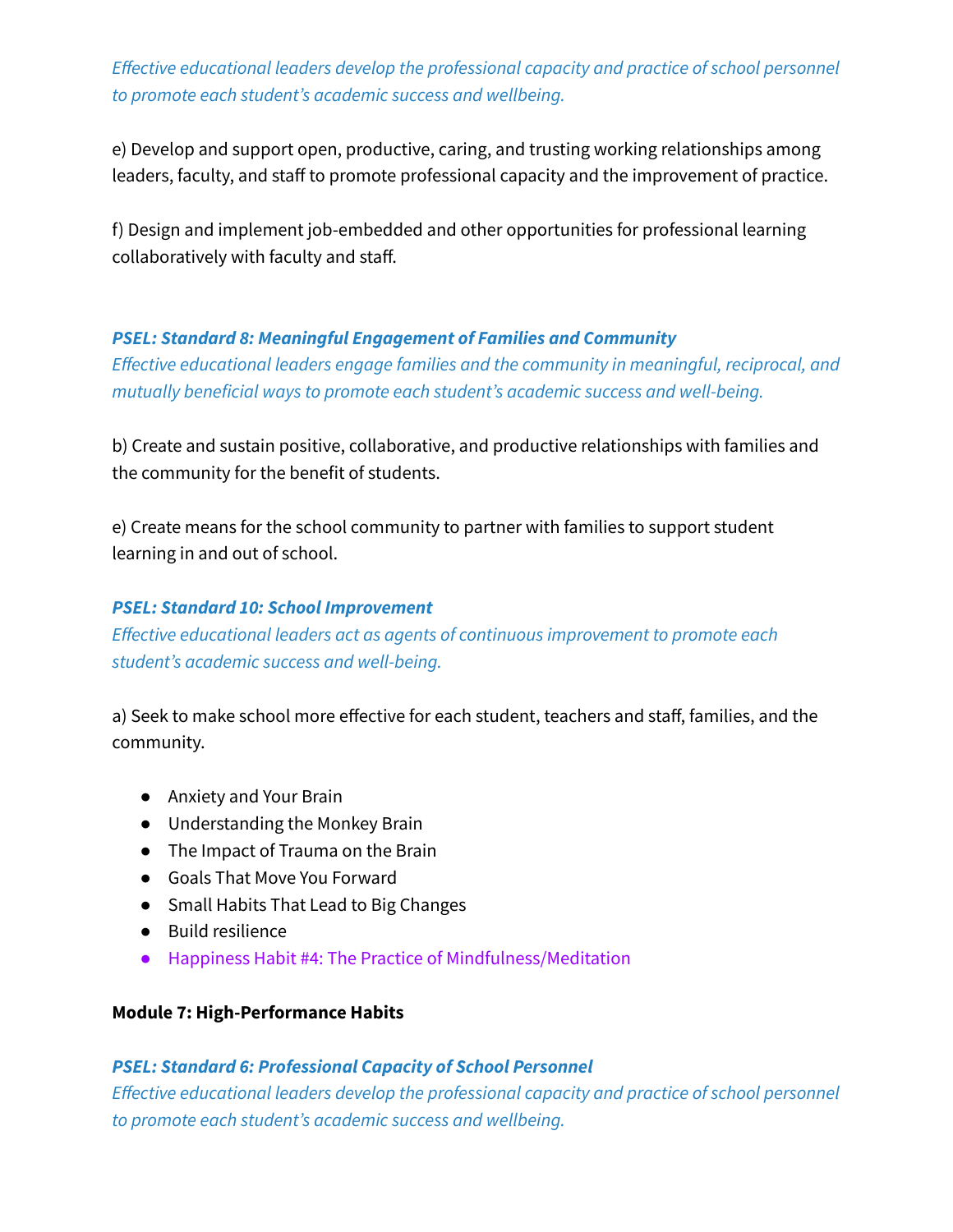c) Develop teachers' and staff members' professional knowledge, skills, and practice through differentiated opportunities for learning and growth, guided by understanding of professional and adult learning and development.

h) Promote the personal and professional health, well-being, and work-life balance of faculty and staff.

i) Tend to their own learning and effectiveness through reflection, study, and improvement, maintaining a healthy work-life balance.

## *PSEL: Standard 10: School Improvement*

*Effective educational leaders act as agents of continuous improvement to promote each student's academic success and well-being.*

a) Seek to make school more effective for each student, teachers and staff, families, and the community.

b) Use methods of continuous improvement to achieve the vision, fulfill the mission, and promote the core values of the school.

c) Prepare the school and the community for improvement, promoting readiness, an imperative for improvement, instilling mutual commitment and accountability, and developing the knowledge, skills, and motivation to succeed in improvement.

h) Adopt a systems perspective and promote coherence among improvement efforts and all aspects of school organization, programs, and services.

- The 20-Second Rule:
- Forget About Goals, Focus on Systems
- Small Habits Make a Big Difference
- 1% Better Every Day
- How Habits Shape Your Identity
- The four laws of Behavior Change
- How to Build Good Habits and Break Bad Ones
- Happiness Habit #5: Move Your Body

## **March: Support Month**

## **Module 8: Practicing Self Care**

*PSEL: Standard 1: Mission, Vision, and Core Values*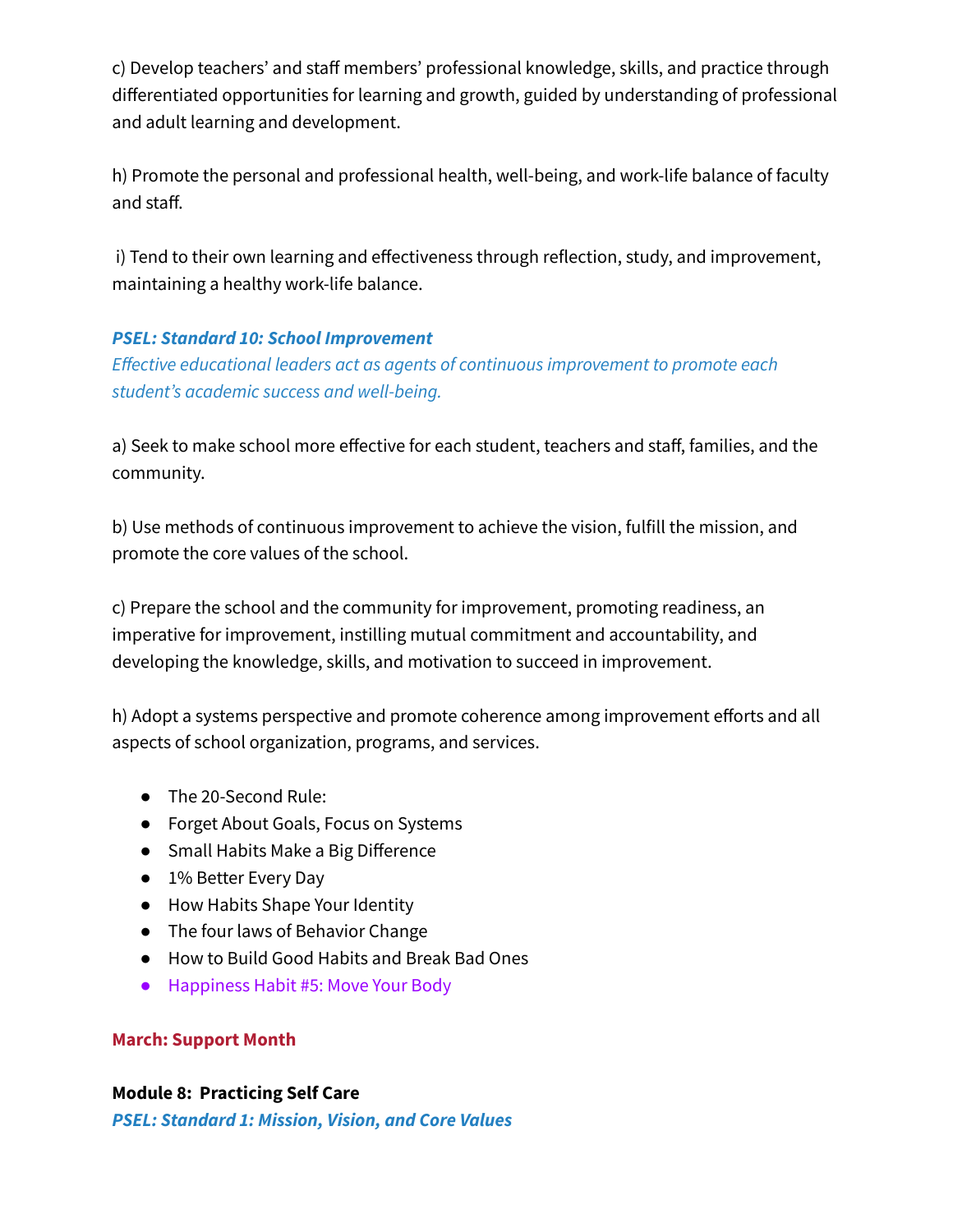*Effective educational leaders develop, advocate, and enact a shared mission, vision, and core values of high-quality education and academic success and well-being of each student.*

f) Develop shared understanding of and commitment to mission, vision, and core values within the school and the community.

g) Model and pursue the school's mission, vision, and core values in all aspects of leadership.

## *PSEL: Standard 2: Ethics and Professional Norms*

*Effective educational leaders act ethically and according to professional norms to promote each student's academic success and well-being.*

e) Lead with interpersonal and communication skills, social-emotional insight, and understanding of all students' and staff members' backgrounds and cultures.

## *PSEL: Standard 5: Community of Care and Support for Students*

*Effective educational leaders cultivate an inclusive, caring, and supportive school community that promotes the academic success and well-being of each student.*

a) Build and maintain a safe, caring, and healthy school environment that meets the academic, social, emotional, and physical needs of each student.

## *PSEL: Standard 6: Professional Capacity of School Personnel*

*Effective educational leaders develop the professional capacity and practice of school personnel to promote each student's academic success and wellbeing.*

c) Develop teachers' and staff members' professional knowledge, skills, and practice through differentiated opportunities for learning and growth, guided by understanding of professional and adult learning and development.

h) Promote the personal and professional health, well-being, and work-life balance of faculty and staff.

i) Tend to their own learning and effectiveness through reflection, study, and improvement, maintaining a healthy work-life balance.

- Manage stress
- Reduce anxiety
- Cultivate well-being
- Practicing "being" vs "doing"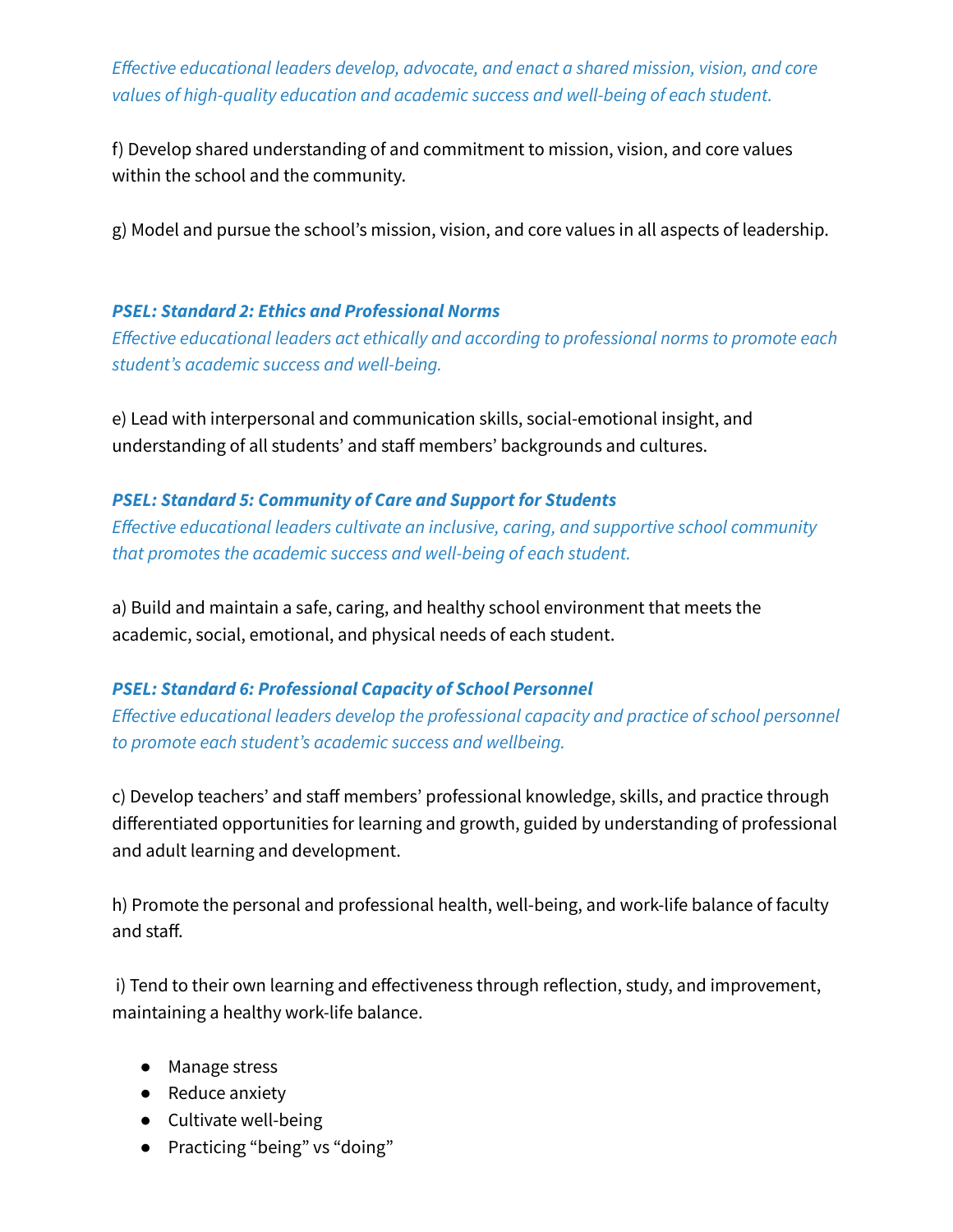- Own your value
- Discover core values to inform your thoughts, decisions, and actions
- Practice boundaries and delegation

## **Module 9: Overcoming Obstacles & Making the Big Leap**

## *PSEL: Standard 6: Professional Capacity of School Personnel*

*Effective educational leaders develop the professional capacity and practice of school personnel to promote each student's academic success and wellbeing.*

c) Develop teachers' and staff members' professional knowledge, skills, and practice through differentiated opportunities for learning and growth, guided by understanding of professional and adult learning and development.

f) Empower and motivate teachers and staff to the highest levels of professional practice and to continuous learning and improvement.

g) Develop the capacity, opportunities, and support for teacher leadership and leadership from other members of the school community.

## *PSEL: Standard 10: School Improvement*

*Effective educational leaders act as agents of continuous improvement to promote each student's academic success and well-being.*

a) Seek to make school more effective for each student, teachers and staff, families, and the community.

b) Use methods of continuous improvement to achieve the vision, fulfill the mission, and promote the core values of the school.

- **●** The #1 Problem that Gets in the Way
	- How to get unstuck, stop sabotaging ourselves, and leap into growth.
- Operating in Your Four Zones of Skills
- Breakthrough the Barriers
	- The Four Ways fear and belief get in your way.
- Inspire Courageous Action
- Promote and distribute leadership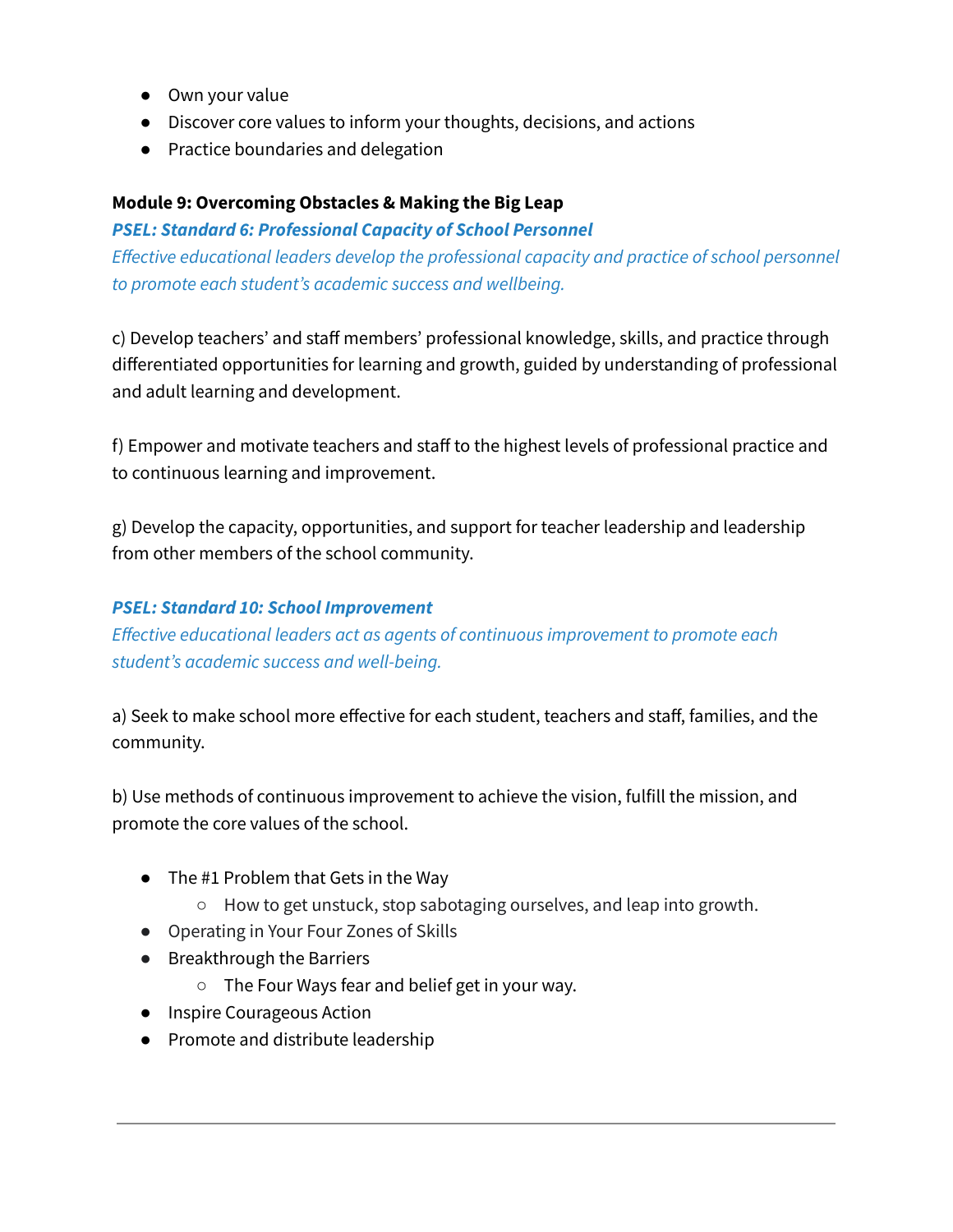#### *Bonus Online Courses*

## *Trauma-Informed Schools Online Course with Dr. Emma Gibbs PSEL: Standard 2: Ethics and Professional Norms*

*Effective educational leaders act ethically and according to professional norms to promote each student's academic success and well-being.*

c) Place children at the center of education and accept responsibility for each student's academic success and well-being.

e) Lead with interpersonal and communication skills, social-emotional insight, and understanding of all students' and staff members' backgrounds and cultures.

#### *PSEL: Standard 3: Equity and Cultural Responsiveness*

*Effective educational leaders strive for equity of educational opportunity and culturally responsive practices to promote each student's academic success and wellbeing.*

a) Ensure that each student is treated fairly, respectfully, and with an understanding of each student's culture and context.

b) Recognize, respect, and employ each student's strengths, diversity, and culture as assets for teaching and learning.

c) Ensure that each student has equitable access to effective teachers, learning opportunities, academic and social support, and other resources necessary for success.

d) Develop student policies and address student misconduct in a positive, fair, and unbiased manner.

e) Confront and alter institutional biases of student marginalization, deficit-based schooling, and low expectations associated with race, class, culture and language, gender and sexual orientation, and disability or special status.

#### *PSEL: Standard 5: Community of Care and Support for Students*

*Effective educational leaders cultivate an inclusive, caring, and supportive school community that promotes the academic success and well-being of each student.*

a) Build and maintain a safe, caring, and healthy school environment that meets the academic, social, emotional, and physical needs of each student.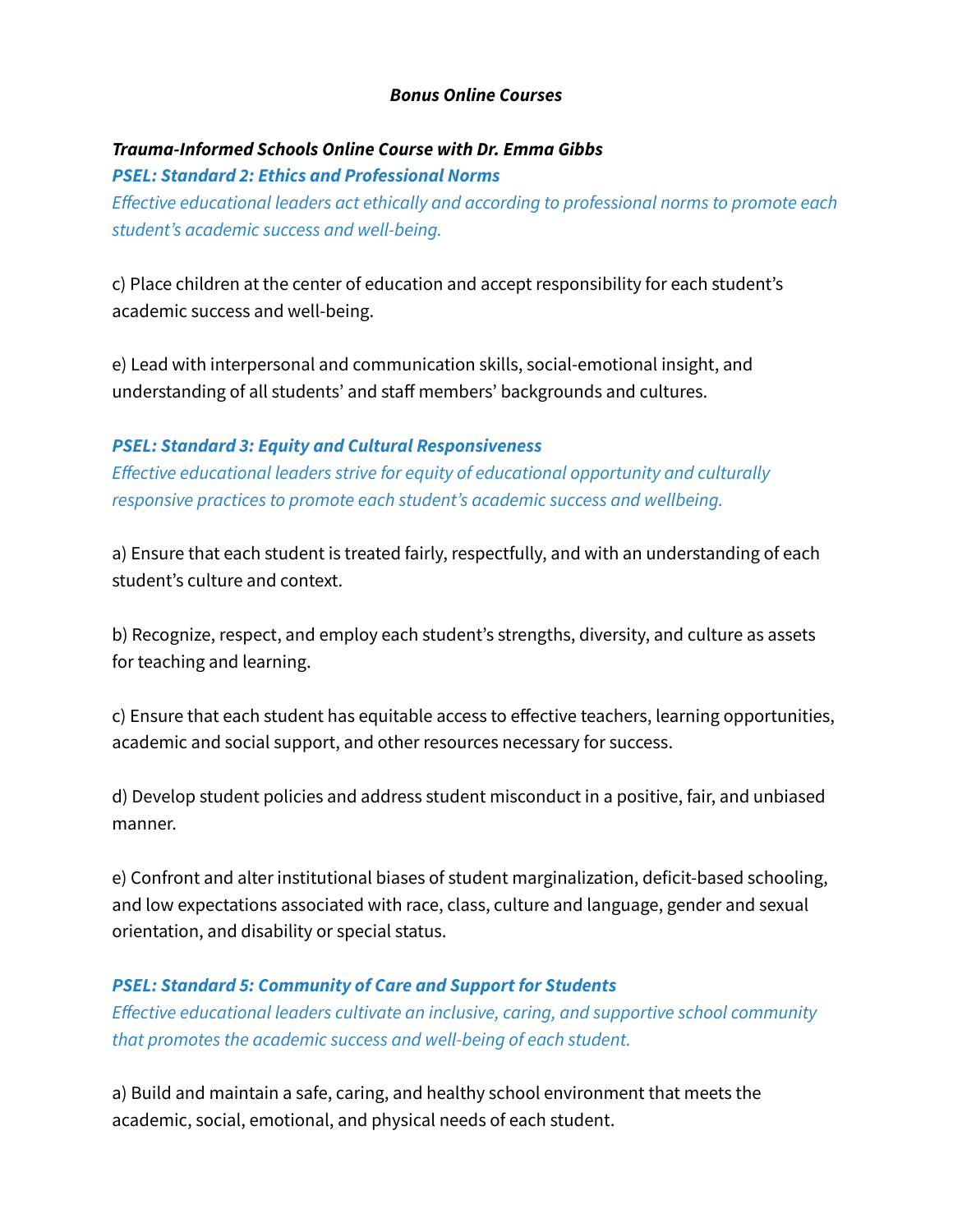b) Create and sustain a school environment in which each student is known, accepted and valued, trusted and respected, cared for, and encouraged to be an active and responsible member of the school community.

d) Promote adult-student, student-peer, and school-community relationships that value and support academic learning and positive social and emotional development.

e) Cultivate and reinforce student engagement in school and positive student conduct.

#### *PSEL: Standard 6: Professional Capacity of School Personnel*

*Effective educational leaders develop the professional capacity and practice of school personnel to promote each student's academic success and wellbeing.*

d) Foster continuous improvement of individual and collective instructional capacity to achieve outcomes envisioned for each student.

#### *PSEL: Standard 7: Professional Community for Teachers and Staff*

*Effective educational leaders foster a professional community of teachers and other professional staff to promote each student's academic success and well-being.*

b) Empower and entrust teachers and staff with collective responsibility for meeting the academic, social, emotional, and physical needs of each student, pursuant to the mission, vision, and core values of the school.

c) Establish and sustain a professional culture of engagement and commitment to shared vision, goals, and objectives pertaining to the education of the whole child; high expectations for professional work; ethical and equitable practice; trust and open communication; collaboration, collective efficacy, and continuous individual and organizational learning and improvement.

#### *PSEL: Standard 10: School Improvement*

*Effective educational leaders act as agents of continuous improvement to promote each student's academic success and well-being.*

a) Seek to make school more effective for each student, teachers and staff, families, and the community.

#### *Data-Driven Decisions Online Course with Dr. Kristie Ennis*

*PSEL: Standard 4: Curriculum, Instruction, and Assessment*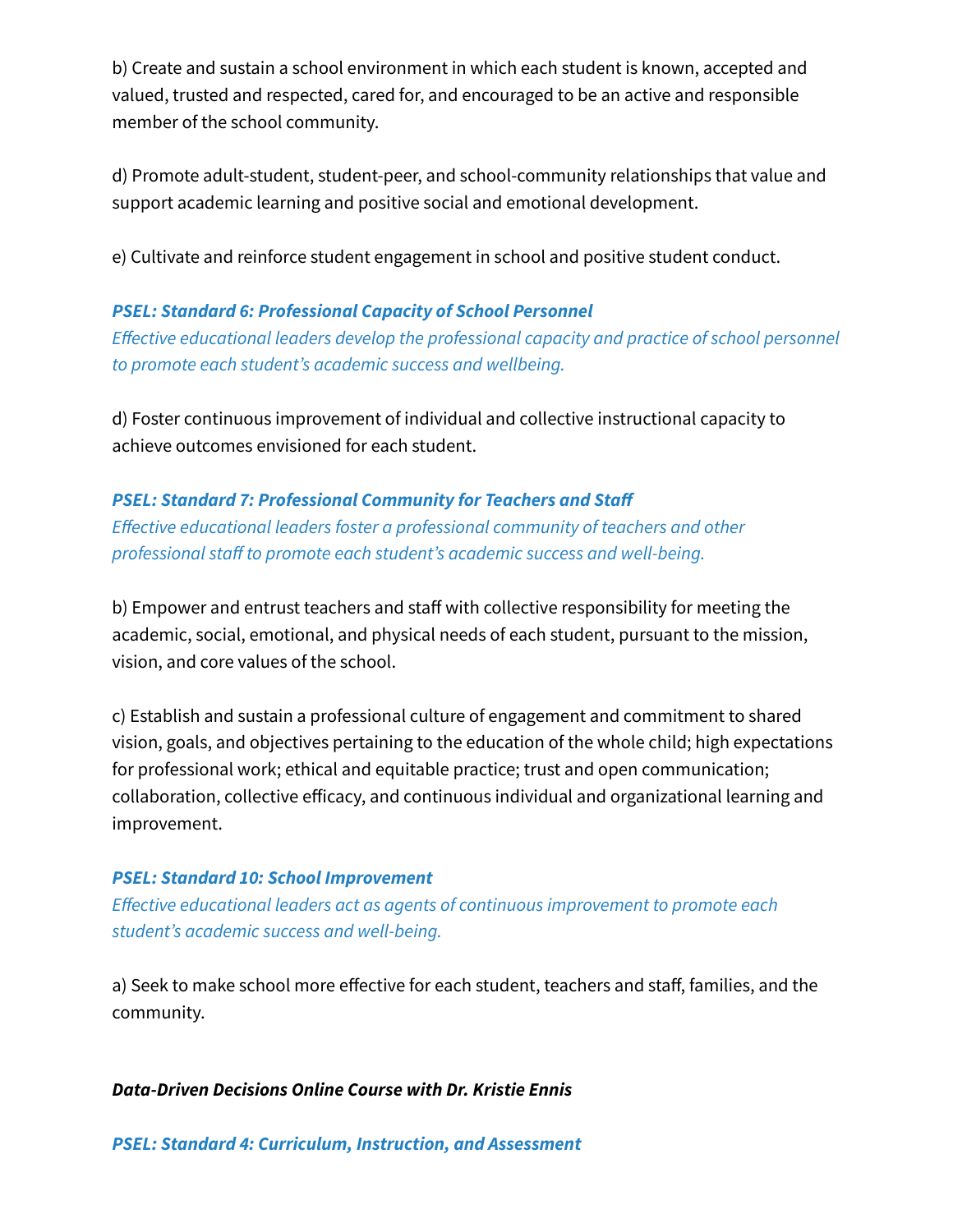*Effective educational leaders develop and support intellectually rigorous and coherent systems of curriculum, instruction, and assessment to promote each student's academic success and well-being.*

a) Implement coherent systems of curriculum, instruction, and assessment that promote the mission, vision, and core values of the school, embody high expectations for student learning, align with academic standards, and are culturally responsive

c) Promote instructional practice that is consistent with knowledge of child learning and development, effective pedagogy, and the needs of each student.

d) Ensure instructional practice that is intellectually challenging, authentic to student experiences, recognizes student strengths, and is differentiated and personalized.

f) Employ valid assessments that are consistent with knowledge of child learning and development and technical standards of measurement.

g) Use assessment data appropriately and within technical limitations to monitor student progress and improve instruction.

## *PSEL: Standard 6: Professional Capacity of School Personnel*

*Effective educational leaders develop the professional capacity and practice of school personnel to promote each student's academic success and wellbeing.*

d) Foster continuous improvement of individual and collective instructional capacity to achieve outcomes envisioned for each student.

e) Deliver actionable feedback about instruction and other professional practice through valid, research-anchored systems of supervision and evaluation to support the development of teachers' and staff members' knowledge, skills, and practice.

## *PSEL: Standard 7: Professional Community for Teachers and Staff Effective educational leaders foster a professional community of teachers and other professional staff to promote each student's academic success and well-being.*

a) Develop workplace conditions for teachers and other professional staff that promote effective professional development, practice, and student learning.

g) Provide opportunities for collaborative examination of practice, collegial feedback, and collective learning.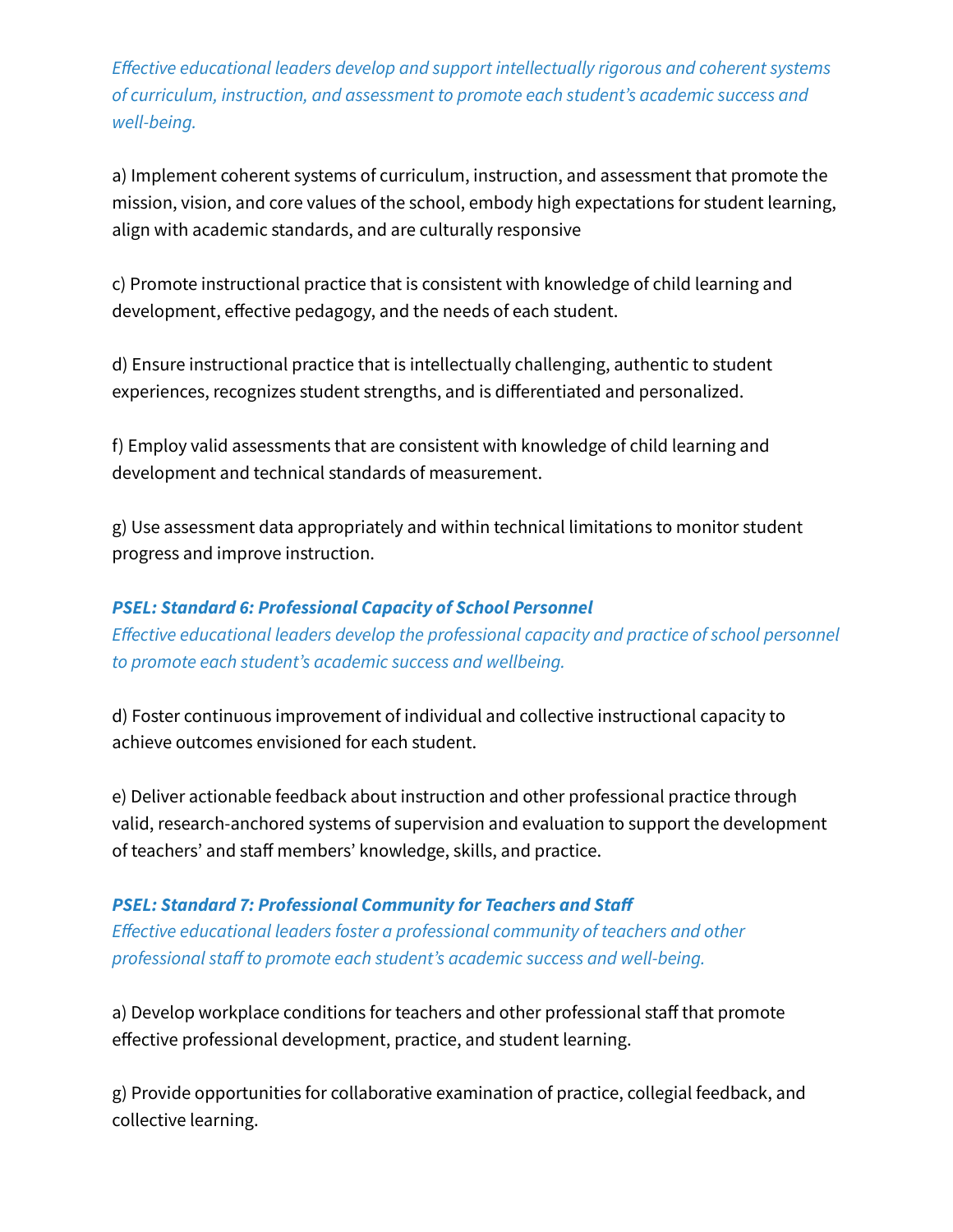#### *PSEL: Standard 10: School Improvement*

*Effective educational leaders act as agents of continuous improvement to promote each student's academic success and well-being.*

a) Seek to make school more effective for each student, teachers and staff, families, and the community.

c) Prepare the school and the community for improvement, promoting readiness, an imperative for improvement, instilling mutual commitment and accountability, and developing the knowledge, skills, and motivation to succeed in improvement.

d) Engage others in an ongoing process of evidence-based inquiry, learning, strategic goal setting, planning, implementation, and evaluation for continuous school and classroom improvement.

g) Develop technically appropriate systems of data collection, management, analysis, and use, connecting as needed to the district office and external partners for support in planning, implementation, monitoring, feedback, and evaluation.

## *Aligning Curriculum Online Course with Kim Strobel*

#### *PSEL: Standard 4: Curriculum, Instruction, and Assessment*

*Effective educational leaders develop and support intellectually rigorous and coherent systems of curriculum, instruction, and assessment to promote each student's academic success and well-being.*

a) Implement coherent systems of curriculum, instruction, and assessment that promote the mission, vision, and core values of the school, embody high expectations for student learning, align with academic standards, and are culturally responsive.

b) Align and focus systems of curriculum, instruction, and assessment within and across grade levels to promote student academic success, love of learning, the identities and habits of learners, and healthy sense of self.

c) Promote instructional practice that is consistent with knowledge of child learning and development, effective pedagogy, and the needs of each student.

d) Ensure instructional practice that is intellectually challenging, authentic to student experiences, recognizes student strengths, and is differentiated and personalized.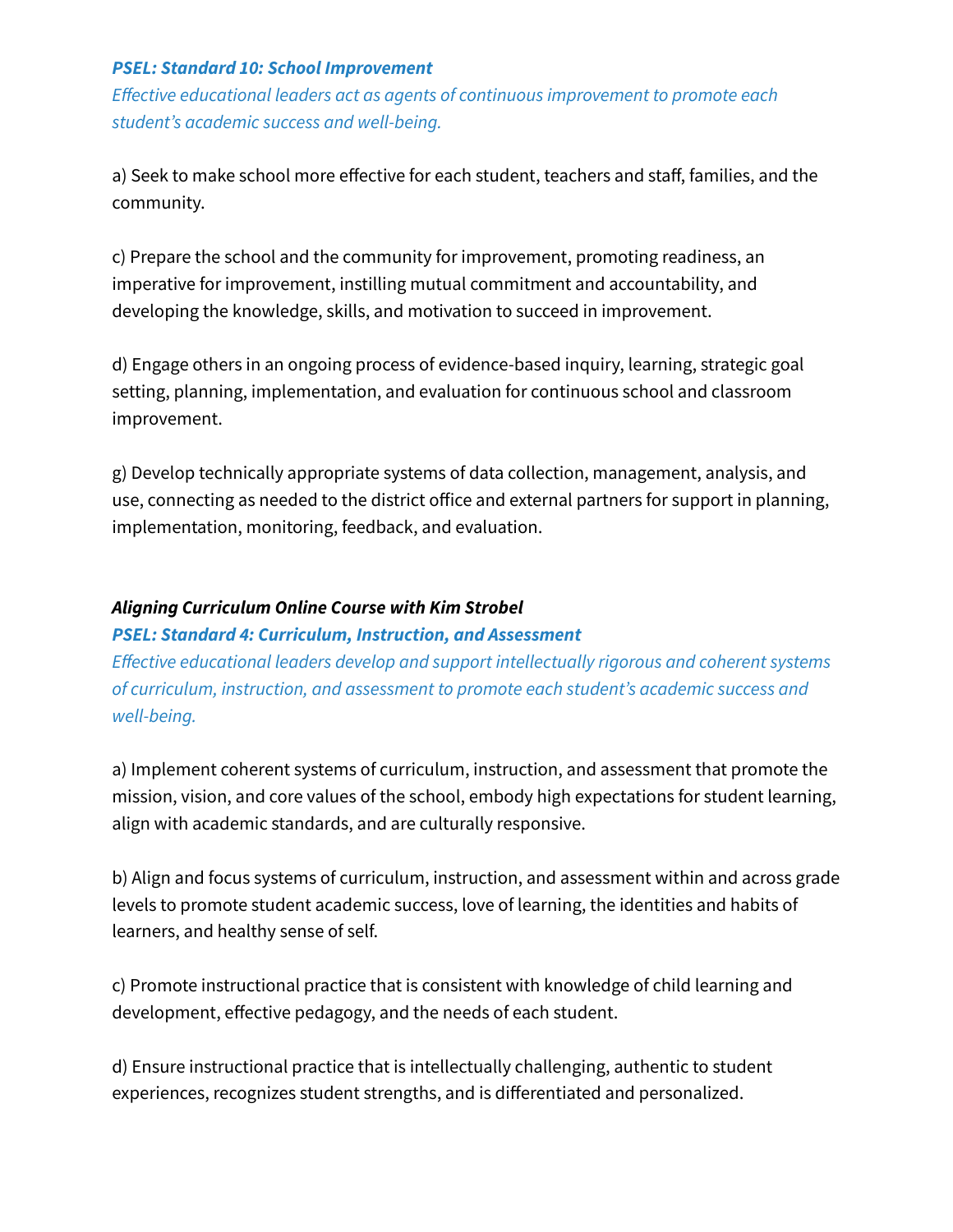f) Employ valid assessments that are consistent with knowledge of child learning and development and technical standards of measurement.

g) Use assessment data appropriately and within technical limitations to monitor student progress and improve instruction.

## *PSEL: Standard 6: Professional Capacity of School Personnel*

*Effective educational leaders develop the professional capacity and practice of school personnel to promote each student's academic success and wellbeing.*

d) Foster continuous improvement of individual and collective instructional capacity to achieve outcomes envisioned for each student.

e) Deliver actionable feedback about instruction and other professional practice through valid, research-anchored systems of supervision and evaluation to support the development of teachers' and staff members' knowledge, skills, and practice.

#### *PSEL: Standard 7: Professional Community for Teachers and Staff*

*Effective educational leaders foster a professional community of teachers and other professional staff to promote each student's academic success and well-being.*

b) Empower and entrust teachers and staff with collective responsibility for meeting the academic, social, emotional, and physical needs of each student, pursuant to the mission, vision, and core values of the school.

d) Promote mutual accountability among teachers and other professional staff for each student's success and the effectiveness of the school as a whole.

#### *Online Course 4: Improving Instruction*

#### *PSEL: Standard 4: Curriculum, Instruction, and Assessment*

*Effective educational leaders develop and support intellectually rigorous and coherent systems of curriculum, instruction, and assessment to promote each student's academic success and well-being.*

a) Implement coherent systems of curriculum, instruction, and assessment that promote the mission, vision, and core values of the school, embody high expectations for student learning, align with academic standards, and are culturally responsive.

b) Align and focus systems of curriculum, instruction, and assessment within and across grade levels to promote student academic success, love of learning, the identities and habits of learners, and healthy sense of self.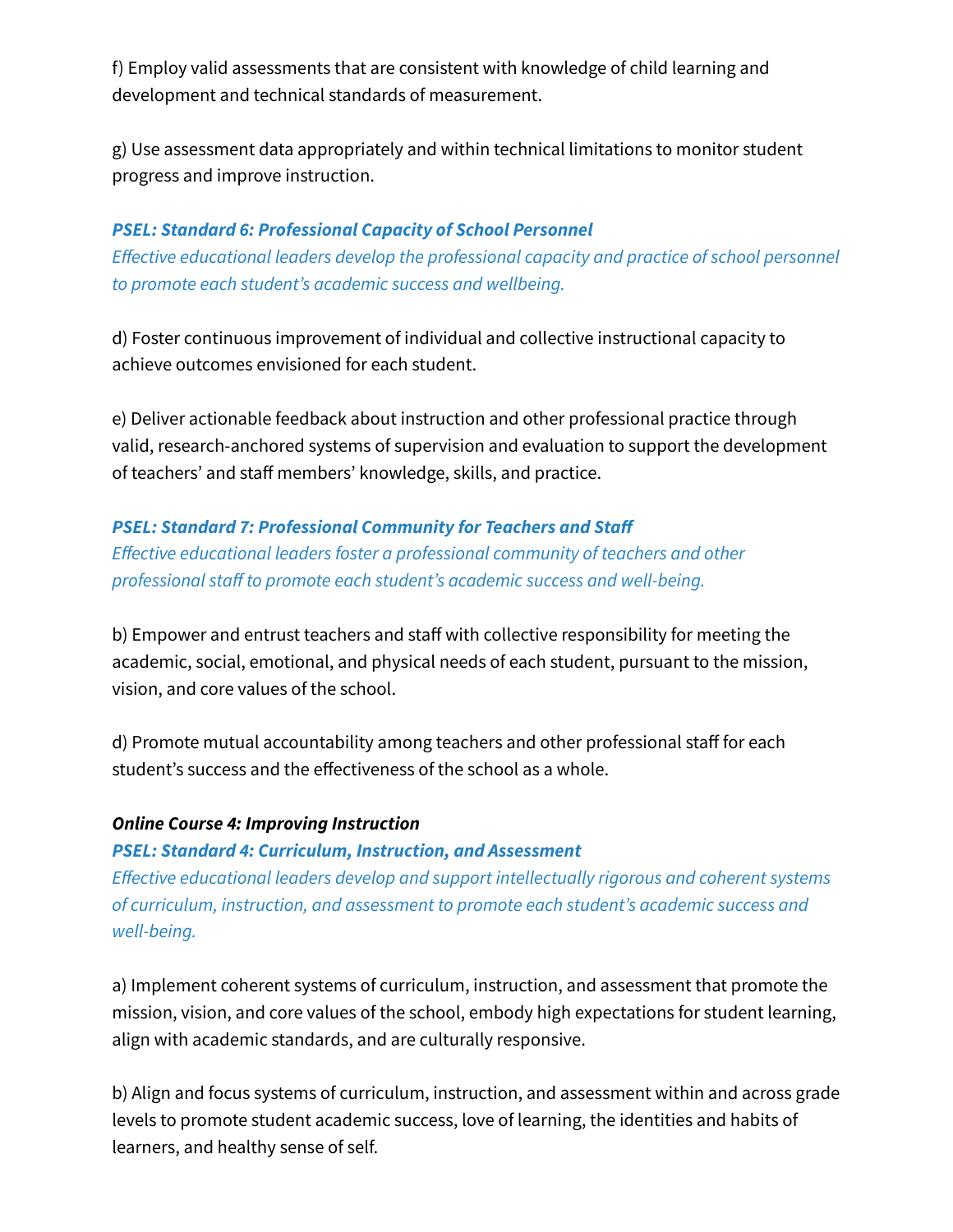c) Promote instructional practice that is consistent with knowledge of child learning and development, effective pedagogy, and the needs of each student.

d) Ensure instructional practice that is intellectually challenging, authentic to student experiences, recognizes student strengths, and is differentiated and personalized.

e) Promote the effective use of technology in the service of teaching and learning.

## *PSEL: Standard 7: Professional Community for Teachers and Staff*

*Effective educational leaders foster a professional community of teachers and other professional staff to promote each student's academic success and well-being.*

b) Empower and entrust teachers and staff with collective responsibility for meeting the academic, social, emotional, and physical needs of each student, pursuant to the mission, vision, and core values of the school.

c) Establish and sustain a professional culture of engagement and commitment to shared vision, goals, and objectives pertaining to the education of the whole child; high expectations for professional work; ethical and equitable practice; trust and open communication; collaboration, collective efficacy, and continuous individual and organizational learning and improvement.

d) Promote mutual accountability among teachers and other professional staff for each student's success and the effectiveness of the school as a whole.

## *PSEL: Standard 10: School Improvement*

*Effective educational leaders act as agents of continuous improvement to promote each student's academic success and well-being.*

a) Seek to make school more effective for each student, teachers and staff, families, and the community.

c) Prepare the school and the community for improvement, promoting readiness, an imperative for improvement, instilling mutual commitment and accountability, and developing the knowledge, skills, and motivation to succeed in improvement.

d) Engage others in an ongoing process of evidence-based inquiry, learning, strategic goal setting, planning, implementation, and evaluation for continuous school and classroom improvement.